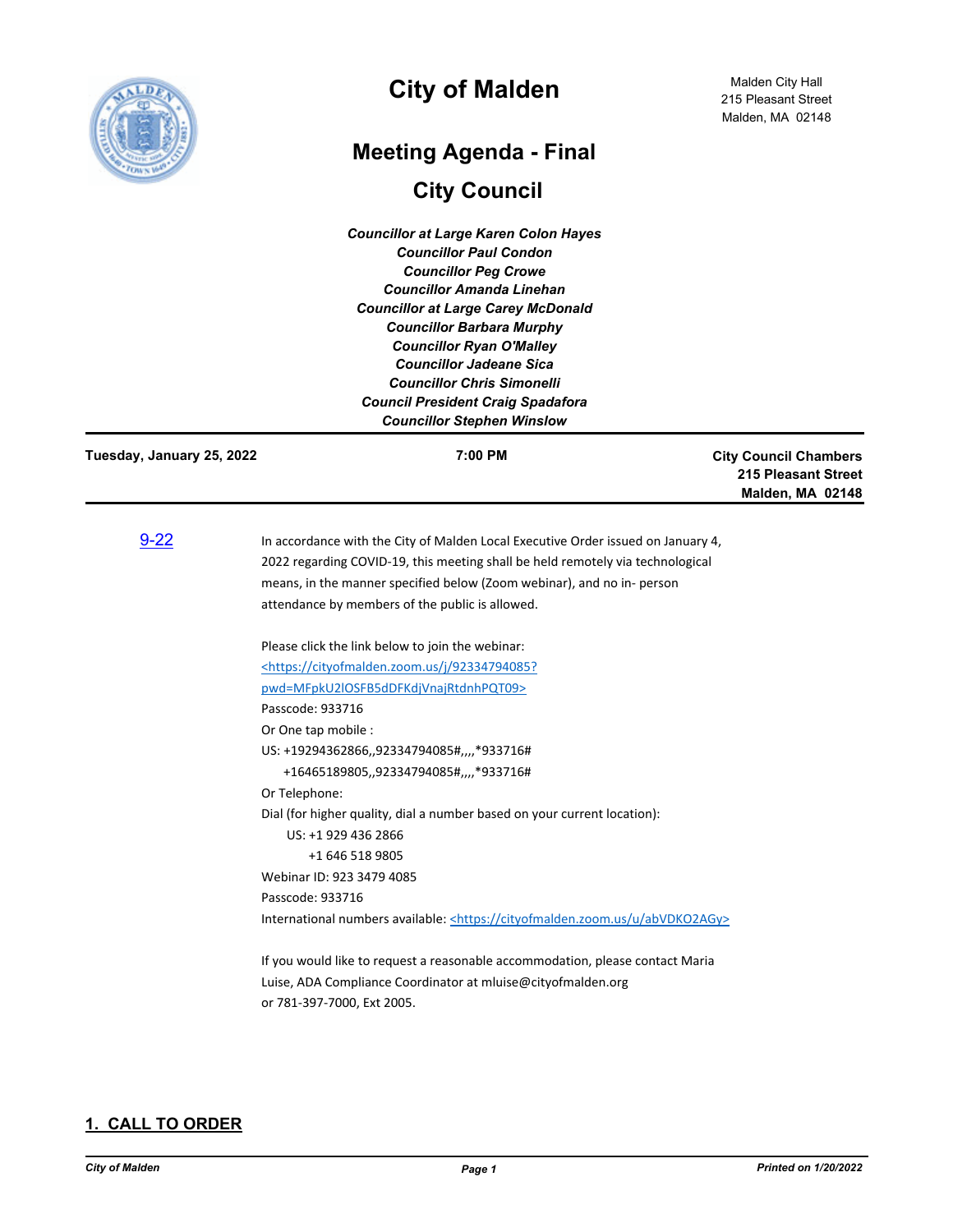## **2. PLEDGE OF ALLEGIANCE & MOMENT OF SILENCE IN HONOR OF SERVICEMEN & WOMEN**

#### **3. ROLL CALL**

#### **4. GUESTS, CITIZEN ACHIEVEMENT AND ANNOUNCEMENTS**

"Malden Reads" will speak to the council regarding their annual Malden Reads Presentation which is "An American Sunrise" by Joy Harjo the 2022 book and also share information about the 2022 program.

Bybiose Larochelle will speak to the council relating to the Resolve: That the City Council attend Diversity, Equity and Inclusion training in 2022 and also establish a code of ethics and accountability system for all elected officials.

#### **5. PUBLIC COMMENT**

Comments must be limited to 2 minutes per speaker and must be pertaining to only what is docketed on the council agenda.

#### **6. APPROVAL OF MINUTES**

- [10-22](http://cityofmalden.legistar.com/gateway.aspx?m=l&id=/matter.aspx?key=10249) Minutes of the Meeting of January 11, 2022.
- [11-22](http://cityofmalden.legistar.com/gateway.aspx?m=l&id=/matter.aspx?key=10250) Minutes of the Meeting of January 18, 2022.

#### **7. APPOINTMENTS & ELECTIONS**

| $12 - 22$        | Mayoral Appointment - Ralph Long, III, 109 Essex Street, Malden, MA, to the        |
|------------------|------------------------------------------------------------------------------------|
|                  | Disability Commission said term to commence upon confirmation by City Council,     |
|                  | and to expire September 22, 2022. Ralph will fulfill the unexpired term of Kerlyne |
|                  | Pacombe who recently resigned.                                                     |
| <b>Sponsors:</b> | Chris Simonelli                                                                    |
| $13 - 22$        | Council Re-Appointment: James Tuxbury, 111 Glen Street, Malden, MA as              |
|                  | Cemetery Trustee, term to expire March 1, 2025.                                    |
| <b>Sponsors:</b> | Chris Simonelli                                                                    |
|                  |                                                                                    |

#### **8. HEARINGS, PETITIONS, MEMORIALS AND REMONSTRANCES**

| $14 - 22$ | Petition - Livery - Nabil Faris, 140 Clifton St., Apt. 2, Malden, MA - 1 vehicle - |
|-----------|------------------------------------------------------------------------------------|
|           | renewal.                                                                           |
| Sponsors: | Jadeane Sica                                                                       |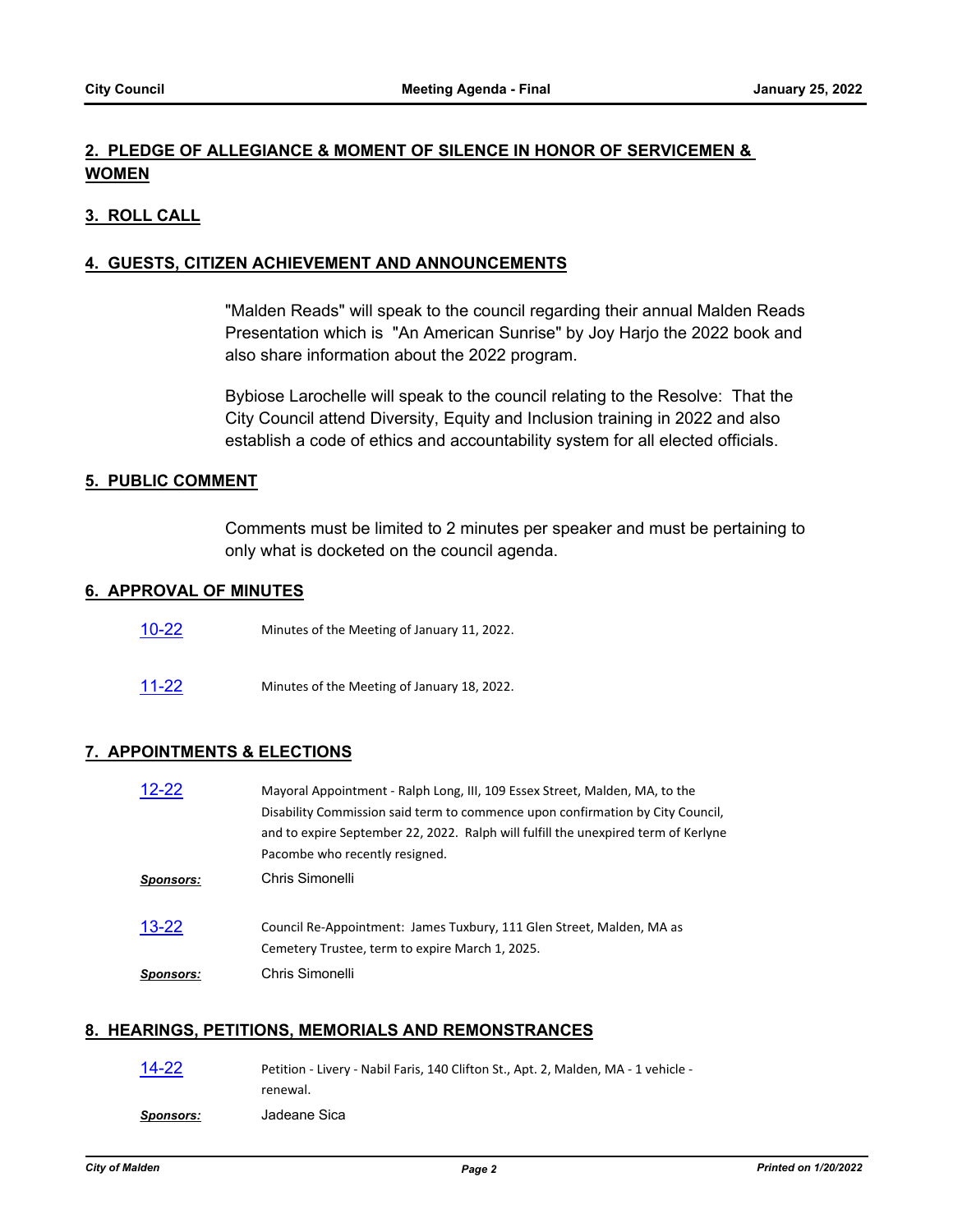| $15 - 22$        | Petition: Livery - Arminder Singh, 79 Waite St. Ext., Apt. 32, Malden, MA 02148 - 1<br>vehicle - renewal.       |
|------------------|-----------------------------------------------------------------------------------------------------------------|
| Sponsors:        | Jadeane Sica                                                                                                    |
| $16 - 22$        | Petition - Livery - Ideal Park Limo - Stephen Asongwed, 61 High Rock Road, Malden,<br>MA - 1 vehicle - renewal. |
| <b>Sponsors:</b> | Jadeane Sica                                                                                                    |

## **9. MOTIONS, ORDERS AND RESOLUTIONS**

| $17 - 22$        | Order: Be it hereby ordained that Title 7, Chapter 20, Section 101 of the Code of the<br>City of Malden be amended relative to regulation of specific breeds at Trafton Dog<br>Park be eliminated in order to comply with MGL Chapter 140, Section 157 with<br>stipulates that "No city or town shall regulate dogs in a manner that is specific to<br>breed". |
|------------------|----------------------------------------------------------------------------------------------------------------------------------------------------------------------------------------------------------------------------------------------------------------------------------------------------------------------------------------------------------------|
| <b>Sponsors:</b> | <b>Stephen Winslow</b>                                                                                                                                                                                                                                                                                                                                         |
| 18-22            | Order: That certain matters be carried forward from the 2020-2021 Biennial Session                                                                                                                                                                                                                                                                             |
|                  | to the current session.                                                                                                                                                                                                                                                                                                                                        |
|                  | <b>Rules &amp; Ordinance</b>                                                                                                                                                                                                                                                                                                                                   |
|                  | #405-21 - Site Plan Review                                                                                                                                                                                                                                                                                                                                     |
|                  | #452-21 - Obstructions                                                                                                                                                                                                                                                                                                                                         |
|                  | #582-21 - Sm. Cell Ordinance                                                                                                                                                                                                                                                                                                                                   |
|                  | #283-21 - Mass. Legislature Transportation Comm.                                                                                                                                                                                                                                                                                                               |
|                  | License                                                                                                                                                                                                                                                                                                                                                        |
|                  | #578-21 - Livery - Linda Dellolacano                                                                                                                                                                                                                                                                                                                           |
|                  | #579-21 - Class II - Rigano's                                                                                                                                                                                                                                                                                                                                  |
|                  | #580-21 - Livery - Arko Group LLC                                                                                                                                                                                                                                                                                                                              |
|                  | #464-20 - Driving School Order Amend Section.                                                                                                                                                                                                                                                                                                                  |
|                  | #570-21 - License Minutes of 11/20                                                                                                                                                                                                                                                                                                                             |
|                  | #530-21 - Extended Hours - Planet Fitness                                                                                                                                                                                                                                                                                                                      |
|                  | #500-21 - Nick's Auto                                                                                                                                                                                                                                                                                                                                          |
|                  | #311-21 - Bonzer Cambridge, SNAP                                                                                                                                                                                                                                                                                                                               |
|                  | <b>Public Property</b>                                                                                                                                                                                                                                                                                                                                         |
|                  | #120-21 - Pictorial signs to inform residents not to litter                                                                                                                                                                                                                                                                                                    |
|                  | #62-21 - Update on Oak Grove Comm. Bldg.                                                                                                                                                                                                                                                                                                                       |
|                  | <b>Personnel &amp; Appointments</b>                                                                                                                                                                                                                                                                                                                            |
|                  | #557-21 - Cannabis Commission Posting                                                                                                                                                                                                                                                                                                                          |
|                  | <b>Finance</b>                                                                                                                                                                                                                                                                                                                                                 |
|                  | #462-21 - Comm. On Energy Efficiency                                                                                                                                                                                                                                                                                                                           |
| Sponsors:        | Craig Spadafora                                                                                                                                                                                                                                                                                                                                                |

#### **10. COMMUNICATIONS**

#### **12. COMMITTEE REPORTS**